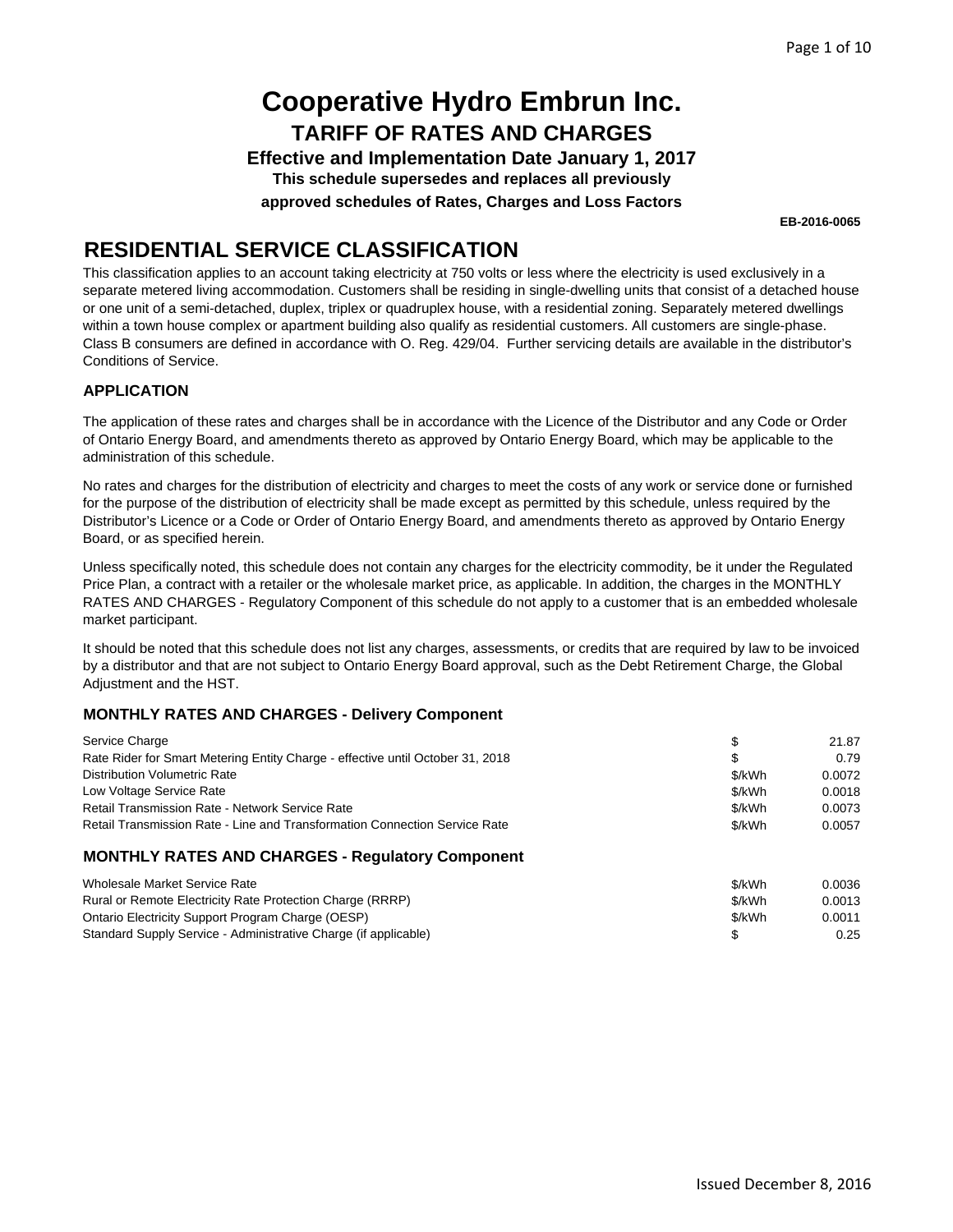**Effective and Implementation Date January 1, 2017**

**This schedule supersedes and replaces all previously**

**approved schedules of Rates, Charges and Loss Factors**

**EB-2016-0065**

### **ONTARIO ELECTRICITY SUPPORT PROGRAM RECIPIENTS**

In addition to the charges specified on page 1 of this tariff of rates and charges, the following credits are to be applied to eligible residential customers.

#### **APPLICATION**

The application of the charges are in accordance with the Distribution System Code (Section 9) and subsection 79.2(4) of the Ontario Energy Board Act, 1998.

The application of these charges shall be in accordance with the Licence of the Distributor and any Code or Order of the Ontario Energy Board, and amendments thereto as approved by the Ontario Energy Board, which may be applicable to the administration of this schedule.

In this class:

"Aboriginal person" includes a person who is a First Nations person, a Métis person or an Inuit person;

"account-holder" means a consumer who has an account with a distributor that falls within a residential-rate classification as specified in a rate order made by the Ontario Energy Board under section 78 of the Act, and who lives at the service address to which the account relates for at least six months in a year;

"electricity-intensive medical device" means an oxygen concentrator, a mechanical ventilator, or such other device as may be specified by the Ontario Energy Board;

"household" means the account-holder and any other people living at the accountholder's service address for at least six months in a year, including people other than the account-holder's spouse, children or other relatives;

"household income" means the combined annual after-tax income of all members of a household aged 16 or over;

### **MONTHLY RATES AND CHARGES**

#### **Class A**

(a) account-holders with a household income of \$28,000 or less living in a household of one or two persons;

(b) account-holders with a household income of between \$28,001 and \$39,000 living in a household of three persons;

(c) account-holders with a household income of between \$39,001 and \$48,000 living in a household of five persons; and

(d) account-holders with a household income of between \$48,001 and \$52,000 living in a household of seven or more persons; but does not include account-holders in Class E.

| <b>OESP Credit</b>                                                                                                                                                                                                                                                                                                                                                                                                                                        | \$<br>(30.00) |
|-----------------------------------------------------------------------------------------------------------------------------------------------------------------------------------------------------------------------------------------------------------------------------------------------------------------------------------------------------------------------------------------------------------------------------------------------------------|---------------|
| <b>Class B</b><br>(a) account-holders with a household income of \$28,000 or less living in a household of three persons;<br>(b) account-holders with a household income of between \$28,001 and \$39,000 living in a household of four persons;<br>(c) account-holders with a household income of between \$39,001 and \$48,000 living in a household of six persons;<br>but does not include account-holders in Class F.                                |               |
| <b>OESP Credit</b>                                                                                                                                                                                                                                                                                                                                                                                                                                        | \$<br>(34.00) |
| <b>Class C</b><br>(a) account-holders with a household income of \$28,000 or less living in a household of four persons;<br>(b) account-holders with a household income of between \$28,001 and \$39,000 living in a household of five persons;<br>(c) account-holders with a household income of between \$39,001 and \$48,000 living in a household of seven or more persons;<br>but does not include account-holders in Class G.<br><b>OESP Credit</b> | \$<br>(38.00) |
| Class D<br>(a) account-holders with a household income of \$28,000 or less living in a household<br>of five persons; and<br>(b) account-holders with a household income of between \$28,001 and \$39,000 living<br>in a household of six persons;<br>but does not include account-holders in Class H.                                                                                                                                                     |               |
| <b>OESP Credit</b>                                                                                                                                                                                                                                                                                                                                                                                                                                        | \$<br>(42.00) |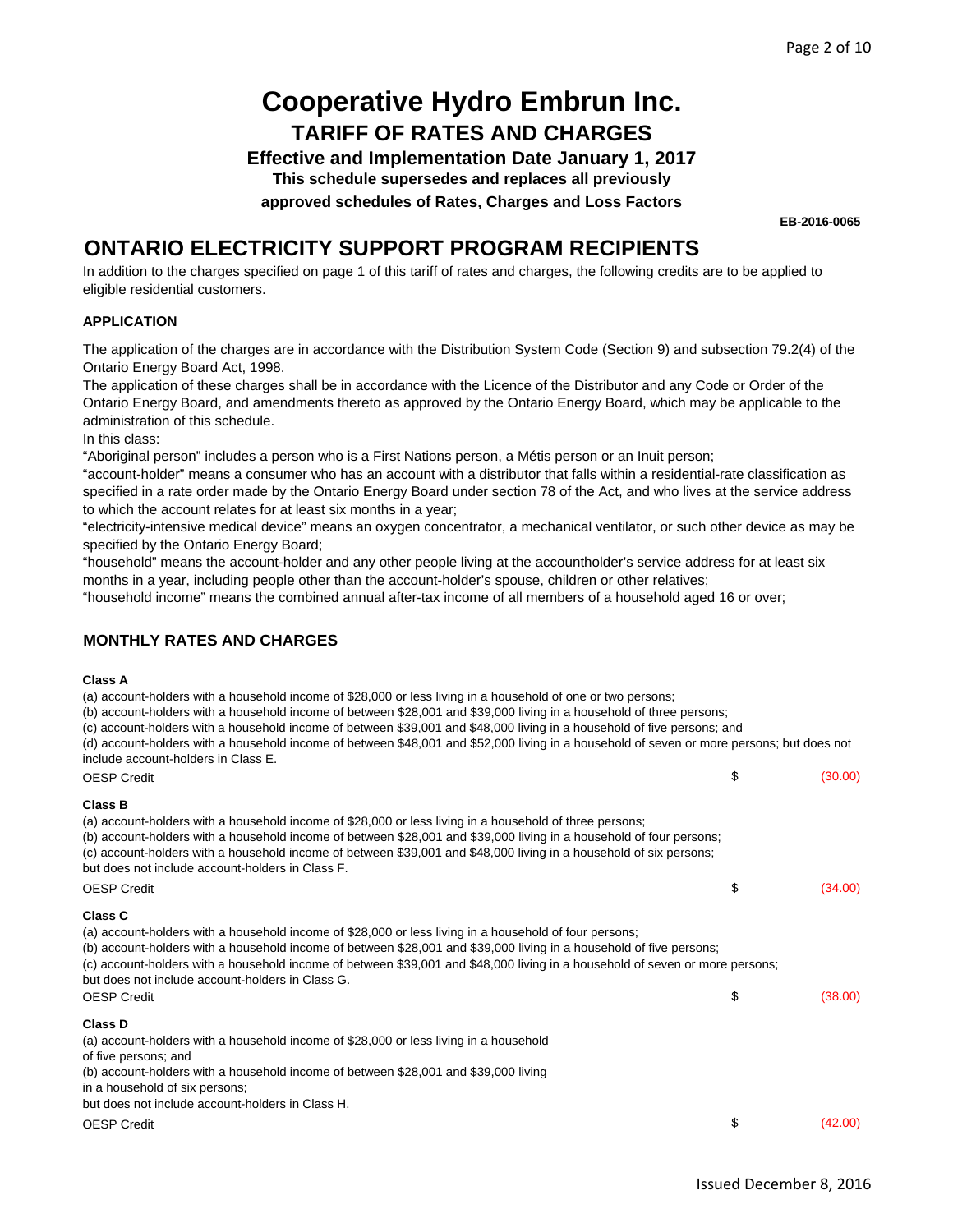#### **Cooperative Hydro Embrun Inc. TARIFF OF RATES AND CHARGES Effective and Implementation Date January 1, 2017 This schedule supersedes and replaces all previously approved schedules of Rates, Charges and Loss Factors EB-2016-0065**  $$ (45.00)$ \$ (50.00) \$ (55.00) \$ (60.00) (a) account-holders with a household income of \$28,000 or less living in a household of six or more persons; (b) account-holders with a household income of between \$28,001 and \$39,000 living in a household of seven or more persons; or (c) account-holders with a household income and household size described under Class B who also meet any of the following conditions: i. the dwelling to which the account relates is heated primarily by electricity; ii. the account-holder or any member of the account-holder's household is an Aboriginal person; or iii. the account-holder or any member of the account-holder's household regularly uses, for medical purposes, an electricity-intensive medical device at the dwelling to which the account relates OESP Credit **Class G** Class G comprises account-holders with a household income and household size described under Class C who also meet any of the following conditions: (a) the dwelling to which the account relates is heated primarily by electricity; (b) the account-holder or any member of the account-holder's household is an Aboriginal person; or (c) the account-holder or any member of the account-holder's household regularly uses, for medical purposes, an electricity-intensive medical device at the dwelling to which the account relates. OESP Credit **Class E** Class E comprises account-holders with a household income and household size described under Class A who also meet any of the following conditions: (a) the dwelling to which the account relates is heated primarily by electricity; (b) the account-holder or any member of the account-holder's household is an Aboriginal person; or (c) the account-holder or any member of the account-holder's household regularly uses, for medical purposes, an electricity-intensive medical device at the dwelling to which the account relates. OESP Credit **Class F Class H** Class H comprises account-holders with a household income and household size described under Class D who also meet any of the following conditions: (a) the dwelling to which the account relates is heated primarily by electricity; (b) the account-holder or any member of the account-holder's household is an Aboriginal person ; or (c) the account-holder or any member of the account-holder's household regularly uses, for medical purposes, an electricity-intensive medical device at the dwelling to which the account relates. OESP Credit **Class I** Class I comprises account-holders with a household income and household size described under paragraphs (a) or (b) of Class F who also meet any of the following conditions: (a) the dwelling to which the account relates is heated primarily by electricity; (b) the account-holder or any member of the account-holder's household is an Aboriginal person; or

(c) the account-holder or any member of the account-holder's household regularly uses, for medical purposes, an electricity-intensive medical device at the dwelling to which the account relates.

OESP Credit

 $$$  (75.00)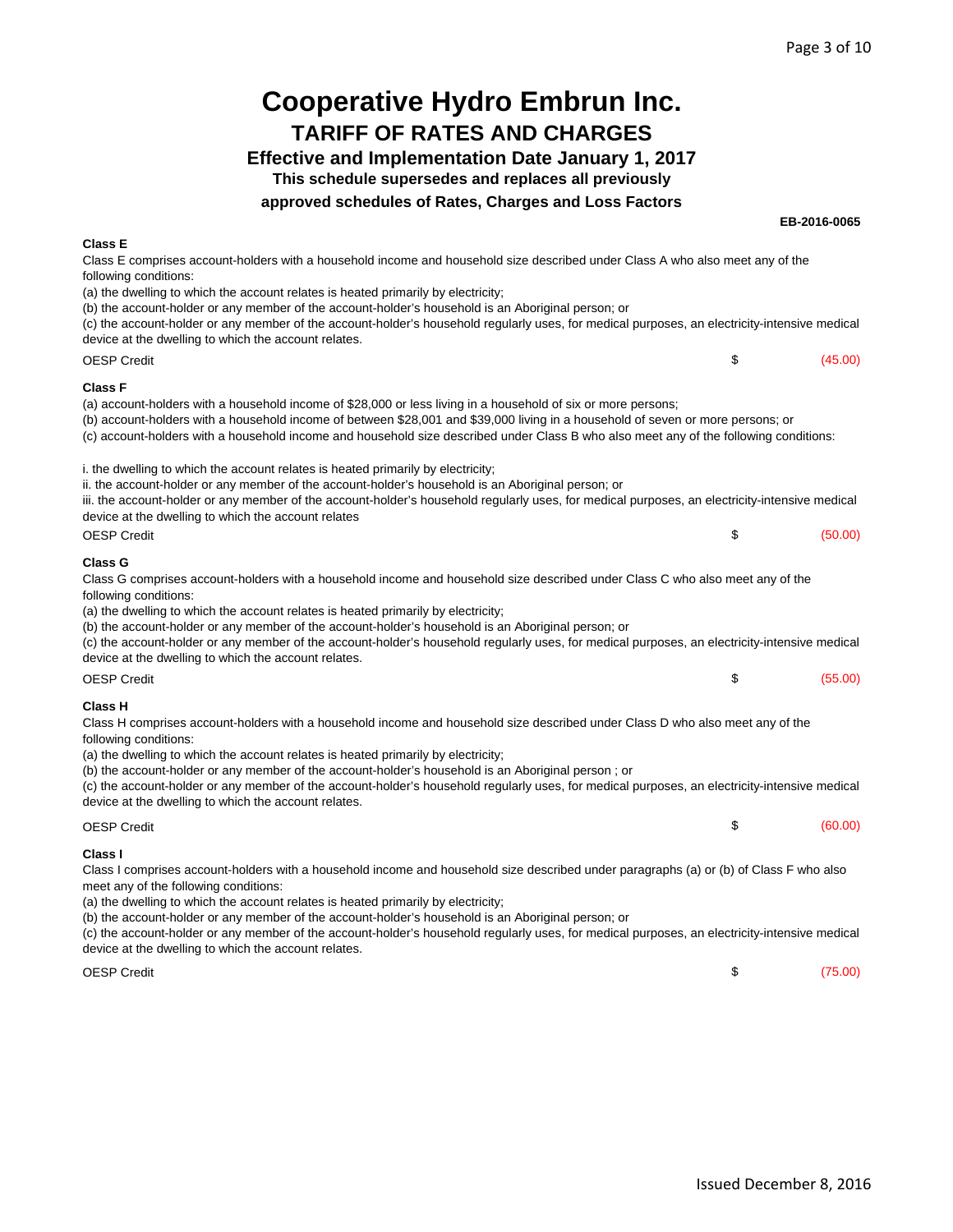**Effective and Implementation Date January 1, 2017**

**This schedule supersedes and replaces all previously**

**approved schedules of Rates, Charges and Loss Factors**

**EB-2016-0065**

### **GENERAL SERVICE LESS THAN 50 KW SERVICE CLASSIFICATION**

This classification applies to a non-residential account taking electricity at 750 volts or less whose average monthly maximum demand is less than, or is forecast to be less than, 50 kW. Class B consumers are defined in accordance with O. Reg. 429/04. Further servicing details are available in the distributor's Conditions of Service.

### **APPLICATION**

The application of these rates and charges shall be in accordance with the Licence of the Distributor and any Code or Order of Ontario Energy Board, and amendments thereto as approved by Ontario Energy Board, which may be applicable to the administration of this schedule.

No rates and charges for the distribution of electricity and charges to meet the costs of any work or service done or furnished for the purpose of the distribution of electricity shall be made except as permitted by this schedule, unless required by the Distributor's Licence or a Code or Order of Ontario Energy Board, and amendments thereto as approved by Ontario Energy Board, or as specified herein.

Unless specifically noted, this schedule does not contain any charges for the electricity commodity, be it under the Regulated Price Plan, a contract with a retailer or the wholesale market price, as applicable. In addition, the charges in the MONTHLY RATES AND CHARGES - Regulatory Component of this schedule do not apply to a customer that is an embedded wholesale market participant.

It should be noted that this schedule does not list any charges, assessments, or credits that are required by law to be invoiced by a distributor and that are not subject to Ontario Energy Board approval, such as the Debt Retirement Charge, the Global Adjustment and the HST.

| Service Charge                                                                 | \$     | 17.90  |
|--------------------------------------------------------------------------------|--------|--------|
| Rate Rider for Smart Metering Entity Charge - effective until October 31, 2018 | \$     | 0.79   |
| <b>Distribution Volumetric Rate</b>                                            | \$/kWh | 0.0148 |
| Low Voltage Service Rate                                                       | \$/kWh | 0.0016 |
| <b>Retail Transmission Rate - Network Service Rate</b>                         | \$/kWh | 0.0068 |
| Retail Transmission Rate - Line and Transformation Connection Service Rate     | \$/kWh | 0.0050 |
| <b>MONTHLY RATES AND CHARGES - Regulatory Component</b>                        |        |        |
|                                                                                |        |        |

| Wholesale Market Service Rate                                   | \$/kWh | 0.0036 |
|-----------------------------------------------------------------|--------|--------|
| Rural or Remote Electricity Rate Protection Charge (RRRP)       | \$/kWh | 0.0013 |
| Ontario Electricity Support Program Charge (OESP)               | \$/kWh | 0.0011 |
| Standard Supply Service - Administrative Charge (if applicable) |        | 0.25   |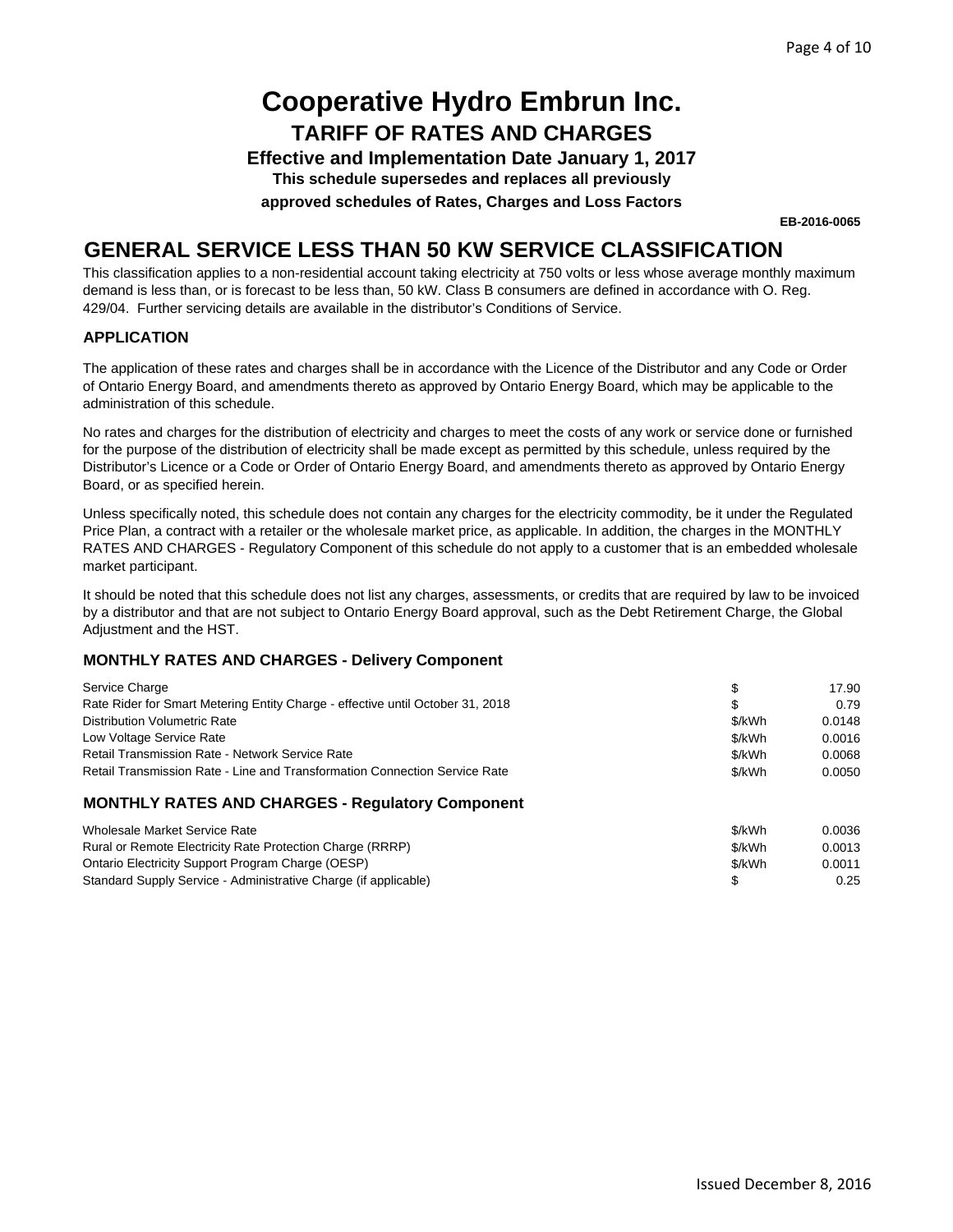**Effective and Implementation Date January 1, 2017**

**This schedule supersedes and replaces all previously**

**approved schedules of Rates, Charges and Loss Factors**

**EB-2016-0065**

### **GENERAL SERVICE 50 TO 4,999 KW SERVICE CLASSIFICATION**

This classification applies to a non-residential account whose average monthly maximum demand used for billing purposes is equal to or greater than, or is forecast to be equal to or greater than, 50 kW but less than 5,000 kW. Class A and Class B consumers are defined in accordance with O. Reg. 429/04. Further servicing details are available in the distributor's

### **APPLICATION**

The application of these rates and charges shall be in accordance with the Licence of the Distributor and any Code or Order of Ontario Energy Board, and amendments thereto as approved by Ontario Energy Board, which may be applicable to the administration of this schedule.

No rates and charges for the distribution of electricity and charges to meet the costs of any work or service done or furnished for the purpose of the distribution of electricity shall be made except as permitted by this schedule, unless required by the Distributor's Licence or a Code or Order of Ontario Energy Board, and amendments thereto as approved by Ontario Energy Board, or as specified herein.

Unless specifically noted, this schedule does not contain any charges for the electricity commodity, be it under the Regulated Price Plan, a contract with a retailer or the wholesale market price, as applicable. In addition, the charges in the MONTHLY RATES AND CHARGES - Regulatory Component of this schedule do not apply to a customer that is an embedded wholesale market participant.

It should be noted that this schedule does not list any charges, assessments, or credits that are required by law to be invoiced by a distributor and that are not subject to Ontario Energy Board approval, such as the Debt Retirement Charge, the Global Adjustment and the HST.

| Service Charge                                                             | \$     | 199.45 |
|----------------------------------------------------------------------------|--------|--------|
| <b>Distribution Volumetric Rate</b>                                        | \$/kW  | 3.6957 |
| Low Voltage Service Rate                                                   | \$/kW  | 0.5928 |
| <b>Retail Transmission Rate - Network Service Rate</b>                     | \$/kW  | 2.7157 |
| Retail Transmission Rate - Line and Transformation Connection Service Rate | \$/kW  | 2.0225 |
| <b>MONTHLY RATES AND CHARGES - Regulatory Component</b>                    |        |        |
| Wholesale Market Service Rate                                              | \$/kWh | 0.0036 |
| Rural or Remote Electricity Rate Protection Charge (RRRP)                  | \$/kWh | 0.0013 |
| Ontario Electricity Support Program Charge (OESP)                          | \$/kWh | 0.0011 |
| Standard Supply Service - Administrative Charge (if applicable)            | \$     | 0.25   |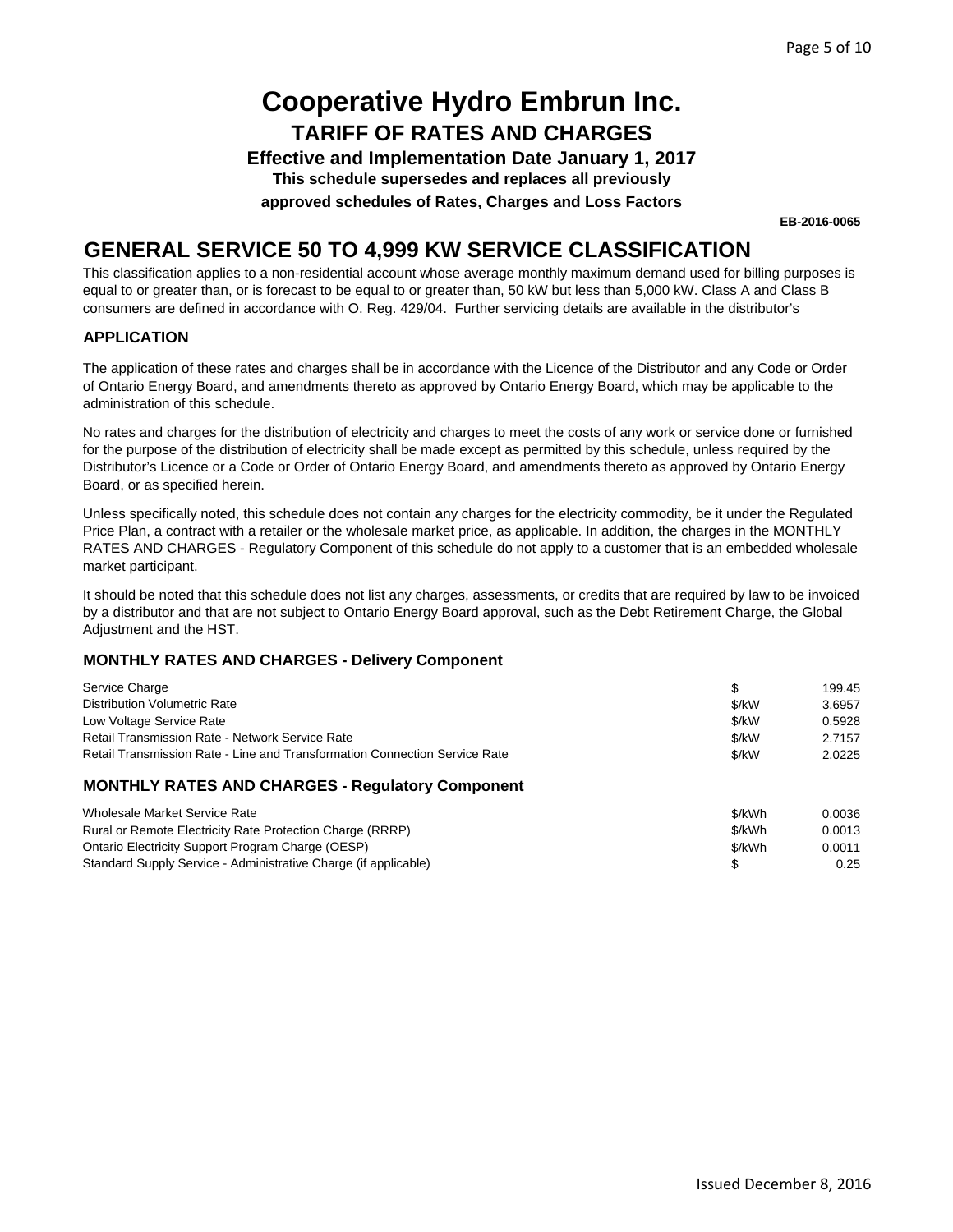**Effective and Implementation Date January 1, 2017**

**This schedule supersedes and replaces all previously**

**approved schedules of Rates, Charges and Loss Factors**

**EB-2016-0065**

### **UNMETERED SCATTERED LOAD SERVICE CLASSIFICATION**

This classification applies to an account taking electricity at 750 volts or less whose average monthly maximum demand is less than, or is forecast to be less than, 50 kW and the consumption is unmetered. Such connections include cable TV power packs, bus shelters, telephone booths, traffic lights, railway crossings, etc. The level of the consumption will be agreed to by the distributor and the customer, based on detailed manufacturer information/ documentation with regard to electrical consumption of the unmetered load or periodic monitoring of actual consumption. Class B consumers are defined in accordance with O. Reg. 429/04. Further servicing details are available in the distributor's Conditions of Service.

### **APPLICATION**

The application of these rates and charges shall be in accordance with the Licence of the Distributor and any Code or Order of Ontario Energy Board, and amendments thereto as approved by Ontario Energy Board, which may be applicable to the administration of this schedule.

No rates and charges for the distribution of electricity and charges to meet the costs of any work or service done or furnished for the purpose of the distribution of electricity shall be made except as permitted by this schedule, unless required by the Distributor's Licence or a Code or Order of Ontario Energy Board, and amendments thereto as approved by Ontario Energy Board, or as specified herein.

Unless specifically noted, this schedule does not contain any charges for the electricity commodity be it under the Regulated Price Plan, a contract with a retailer or the wholesale market price, as applicable. In addition, the charges in the MONTHLY RATES AND CHARGES - Regulatory Component of this schedule do not apply to a customer that is an embedded wholesale market participant.

It should be noted that this schedule does not list any charges, assessments, or credits that are required by law to be invoiced by a distributor and that are not subject to Ontario Energy Board approval, such as the Debt Retirement Charge, the Global Adjustment and the HST.

| Service Charge (per customer)                                              | \$     | 21.16  |
|----------------------------------------------------------------------------|--------|--------|
| <b>Distribution Volumetric Rate</b>                                        | \$/kWh | 0.0055 |
| Low Voltage Service Rate                                                   | \$/kWh | 0.0016 |
| Retail Transmission Rate - Network Service Rate                            | \$/kWh | 0.0068 |
| Retail Transmission Rate - Line and Transformation Connection Service Rate | \$/kWh | 0.0050 |
| <b>MONTHLY RATES AND CHARGES - Regulatory Component</b>                    |        |        |
| Wholesale Market Service Rate                                              | \$/kWh | 0.0036 |
| Rural or Remote Electricity Rate Protection Charge (RRRP)                  | \$/kWh | 0.0013 |
| Ontario Electricity Support Program Charge (OESP)                          | \$/kWh | 0.0011 |
| Standard Supply Service - Administrative Charge (if applicable)            | \$     | 0.25   |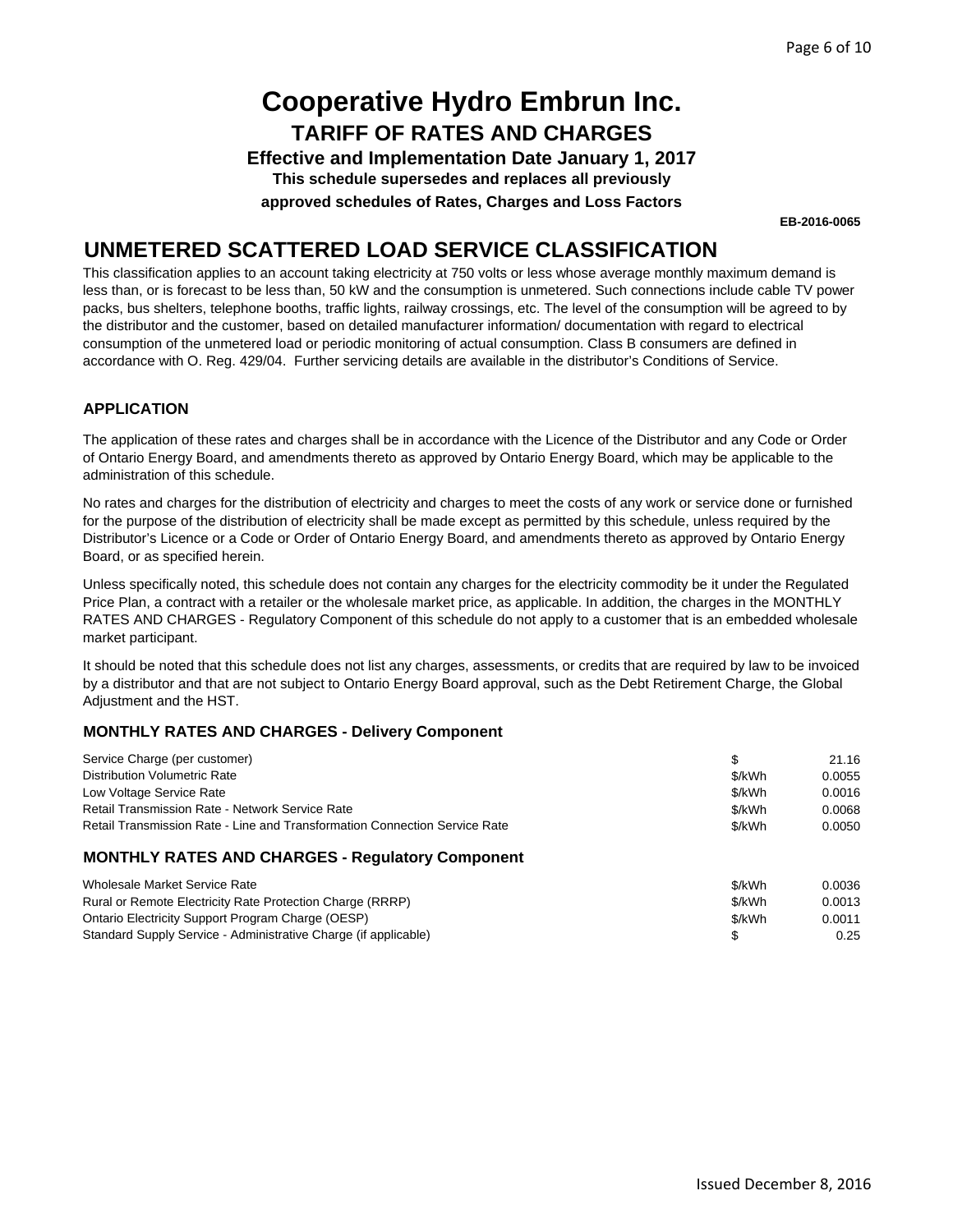**Effective and Implementation Date January 1, 2017 This schedule supersedes and replaces all previously**

**approved schedules of Rates, Charges and Loss Factors**

**EB-2016-0065**

## **STREET LIGHTING SERVICE CLASSIFICATION**

This classification applies to an account for roadway lighting with a Municipality, Regional Municipality, Ministry of Transportation and private roadway lighting, controlled by photo cells. The consumption for these customers will be based on the calculated connected load times the required lighting times established in the approved Ontario Energy Board street lighting load shape template. Class B consumers are defined in accordance with O. Reg. 429/04. Further servicing details are available in the distributor's Conditions of Service.

### **APPLICATION**

The application of these rates and charges shall be in accordance with the Licence of the Distributor and any Code or Order of Ontario Energy Board, and amendments thereto as approved by Ontario Energy Board, which may be applicable to the administration of this schedule.

No rates and charges for the distribution of electricity and charges to meet the costs of any work or service done or furnished for the purpose of the distribution of electricity shall be made except as permitted by this schedule, unless required by the Distributor's Licence or a Code or Order of Ontario Energy Board, and amendments thereto as approved by Ontario Energy Board, or as specified herein.

Unless specifically noted, this schedule does not contain any charges for the electricity commodity, be it under the Regulated Price Plan, a contract with a retailer or the wholesale market price, as applicable. In addition, the charges in the MONTHLY RATES AND CHARGES - Regulatory Component of this schedule do not apply to a customer that is an embedded wholesale market participant.

It should be noted that this schedule does not list any charges, assessments, or credits that are required by law to be invoiced by a distributor and that are not subject to Ontario Energy Board approval, such as the Debt Retirement Charge, the Global Adjustment and the HST.

| Service Charge (per connection)                                            | \$     | 1.99   |
|----------------------------------------------------------------------------|--------|--------|
| <b>Distribution Volumetric Rate</b>                                        | \$/kW  | 8.0867 |
| Low Voltage Service Rate                                                   | \$/kW  | 0.4583 |
| <b>Retail Transmission Rate - Network Service Rate</b>                     | \$/kW  | 2.0482 |
| Retail Transmission Rate - Line and Transformation Connection Service Rate | \$/kW  | 1.5636 |
| <b>MONTHLY RATES AND CHARGES - Regulatory Component</b>                    |        |        |
| Wholesale Market Service Rate                                              | \$/kWh | 0.0036 |
| Rural or Remote Electricity Rate Protection Charge (RRRP)                  | \$/kWh | 0.0013 |
| Ontario Electricity Support Program Charge (OESP)                          | \$/kWh | 0.0011 |
| Standard Supply Service - Administrative Charge (if applicable)            | \$     | 0.25   |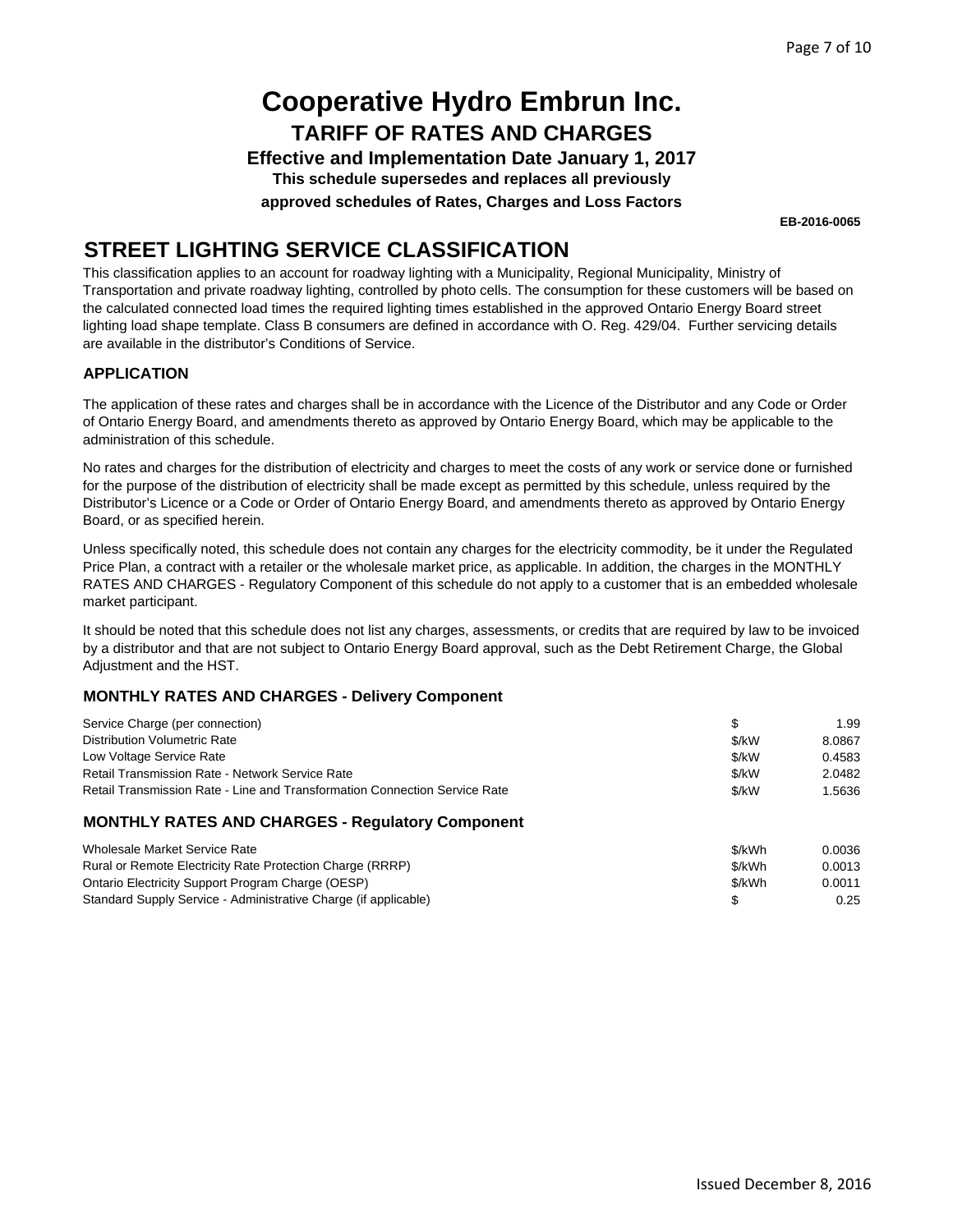**Effective and Implementation Date January 1, 2017 This schedule supersedes and replaces all previously**

**approved schedules of Rates, Charges and Loss Factors**

**EB-2016-0065**

### **microFIT SERVICE CLASSIFICATION**

This classification applies to an electricity generation facility contracted under the Independent Electricity System Operator's microFIT program and connected to the distributor's distribution system. Further servicing details are available in the distributor's Conditions of Service.

### **APPLICATION**

The application of these rates and charges shall be in accordance with the Licence of the Distributor and any Code or Order of Ontario Energy Board, and amendments thereto as approved by Ontario Energy Board, which may be applicable to the administration of this schedule.

No rates and charges for the distribution of electricity and charges to meet the costs of any work or service done or furnished for the purpose of the distribution of electricity shall be made except as permitted by this schedule, unless required by the Distributor's Licence or a Code or Order of Ontario Energy Board, and amendments thereto as approved by Ontario Energy Board, or as specified herein.

Unless specifically noted, this schedule does not contain any charges for the electricity commodity, be it under the Regulated Price Plan, a contract with a retailer or the wholesale market price, as applicable. In addition, the charges in the MONTHLY RATES AND CHARGES - Regulatory Component of this schedule do not apply to a customer that is an embedded wholesale market participant.

It should be noted that this schedule does not list any charges, assessments, or credits that are required by law to be invoiced by a distributor and that are not subject to Ontario Energy Board approval, such as the Debt Retirement Charge, the Global Adjustment and the HST.

### **MONTHLY RATES AND CHARGES - Delivery Component**

Service Charge

\$ 5.40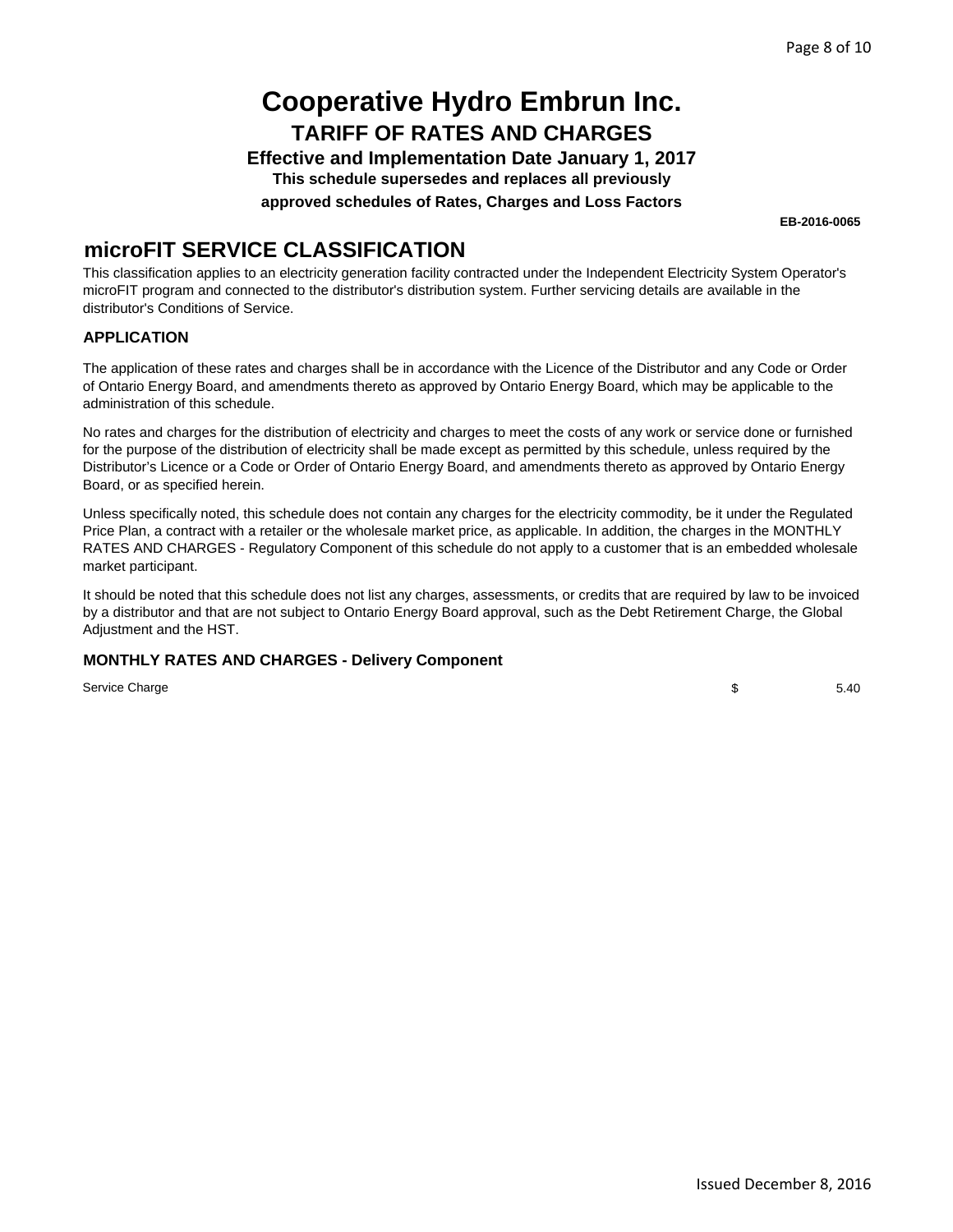**Effective and Implementation Date January 1, 2017**

**This schedule supersedes and replaces all previously**

**approved schedules of Rates, Charges and Loss Factors**

**EB-2016-0065**

## **ALLOWANCES**

| Transformer Allowance for Ownership - per kW of billing demand/month                      | \$/kW | (0.60) |
|-------------------------------------------------------------------------------------------|-------|--------|
| Primary Metering Allowance for transformer losses - applied to measured demand and energy |       | (1.00) |

## **SPECIFIC SERVICE CHARGES**

The application of these rates and charges shall be in accordance with the Licence of the Distributor and any Code or Order of Ontario Energy Board, and amendments thereto as approved by Ontario Energy Board, which may be applicable to the administration of this schedule.

No charges to meet the costs of any work or service done or furnished for the purpose of the distribution of electricity shall be made except as permitted by this schedule, unless required by the Distributor's Licence or a Code or Order of Ontario Energy Board, and amendments thereto as approved by Ontario Energy Board, or as specified herein.

It should be noted that this schedule does not list any charges, assessments, or credits that are required by law to be invoiced by a distributor and that are not subject to Ontario Energy Board approval, such as the Debt Retirement Charge, the Global Adjustment and the HST.

#### **Customer Administration**

| Arrears certificate                                                                       | \$ | 15.00    |
|-------------------------------------------------------------------------------------------|----|----------|
| Statement of account                                                                      | \$ | 15.00    |
| Duplicate invoices for previous billing                                                   | \$ | 15.00    |
| Request for other billing information                                                     | \$ | 15.00    |
| Income tax letter                                                                         | \$ | 15.00    |
| Account history                                                                           | \$ | 15.00    |
| Credit check (plus credit agency costs)                                                   | \$ | 25.00    |
| Returned cheque (plus bank charges)                                                       | \$ | 15.00    |
| Legal letter charge                                                                       | \$ | 15.00    |
| Account set up charge/change of occupancy charge (plus credit agency costs if applicable) | \$ | 15.00    |
| Meter dispute charge plus Measurement Canada fees (if meter found correct)                | \$ | 30.00    |
| <b>Non-Payment of Account</b>                                                             |    |          |
| Late payment - per month                                                                  | %  | 1.50     |
| Late payment - per annum                                                                  | %  | 19.56    |
| Collection of account charge - no disconnection                                           | \$ | 20.00    |
| Collection of account charge - no disconnection - after regular hours                     | \$ | 50.00    |
| Disconnect/reconnect charge - at meter during regular hours                               | \$ | 25.00    |
| Disconnect/reconnect charge - at meter after hours                                        | \$ | 50.00    |
| Disconnect/reconnect charge - at pole during regular hours                                | \$ | 185.00   |
| Disconnect/reconnect charge - at pole after hours                                         | \$ | 415.00   |
| Install/remove load control device - during regular hours                                 | \$ | 25.00    |
| Install/remove load control device - after regular hours                                  | \$ | 50.00    |
| Other                                                                                     |    |          |
| Special meter reads                                                                       | \$ | 20.00    |
| Service call - customer-owned equipment                                                   | \$ | 30.00    |
| Service call - after regular hours                                                        | \$ | 165.00   |
| Temporary service - installation and removal - overhead - no transformer                  | \$ | 500.00   |
| Temporary service - installation and removal - underground - no transformer               | \$ | 300.00   |
| Temporary service - installation and removal - overhead - with transformer                | \$ | 1,000.00 |
| Specific charge for access to the power poles - \$/pole/year                              |    |          |
| (with the exception of wireless attachments)                                              | \$ | 22.35    |
|                                                                                           |    |          |